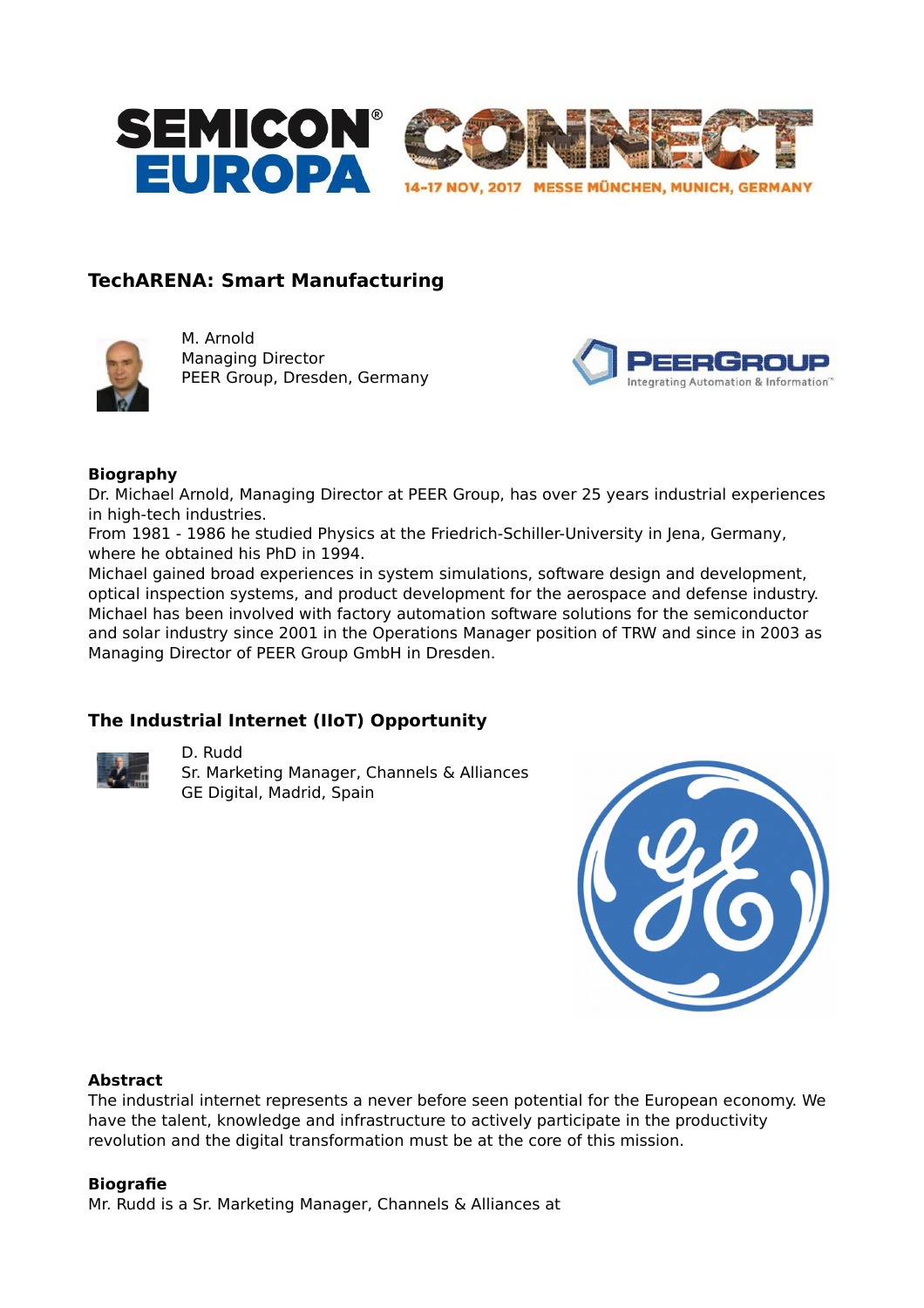GE Digital Europe.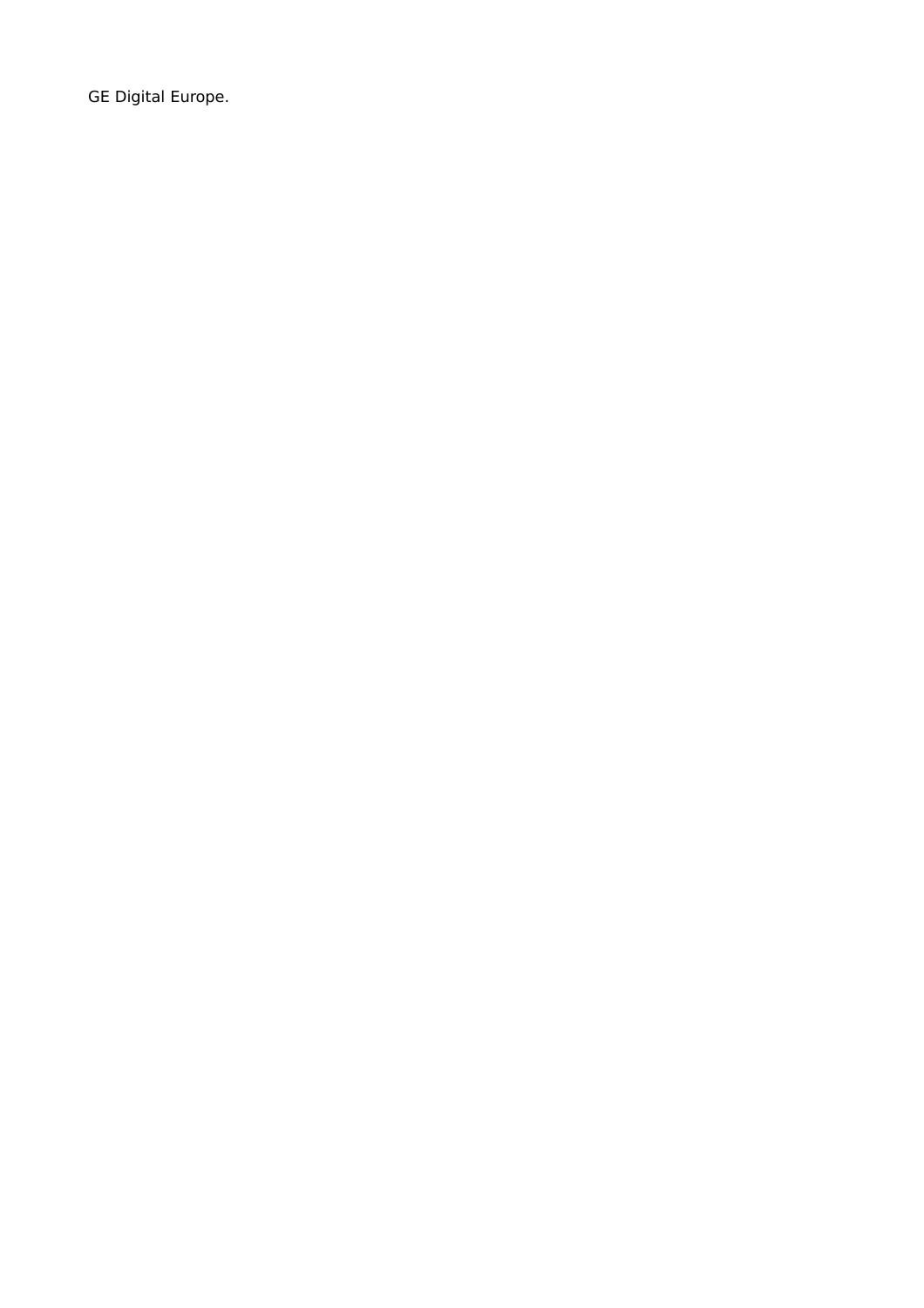## **IoT for SECS and Non-SECS Equipment in Semiconductor Backend Manufacturing**



T.K. Woi Senior Manager Infineon Technologies AP Pte Ltd, Corporate Supply Chain-Factory Integration, Singapore, Singapore



### **Abstract**

The emerging of smart devices and smarter equipment accompanied by the trend of more and more IT infrastructure and services being connected through smart networks are pushing the industry development to a higher integration level between cyberspace and physical world. This Cyber-Physical Production Systems is making full use of IoT, where 4M are networked to synchronize inputs, in-process control and outputs data for a real-time execution control with higher confidence level.

Equipment being the lowest resource in the IoT chain plays a vital role in generating and consuming real-time data with minimum human intervention. However, over the last decades, focus has been mainly on SECS equipment and ignoring those with legacy or non-standard communication interface. Even till today, still many vendors are not compliant to SECS protocol and will not adopt the standard due to cost and hardware constraints. To overcome the challenge of getting this equipment connected and controlled in the IoT world, a different approach was adopted by factory which could cut down the dependency on the vendor. Infineon embarked this project with PeerGroup (factory automation software provider) to establish a flexible, extendable common Automation Framework to address these issues where individual Connectors are developed to connect to multiple communication protocols like SECS, XML, ftp, TCP/IP etc.. The connectivity opens up the channel for all SECS, non-SECS equipment and smart devices to be integrated seamlessly to factory CIM hosts with more data source and control capabilities that previously being deprioritised due to significant efforts required in IT application development and integration for non-standard protocols. With the improvement from this new approach, system analysts can now re-divert their focus and resources to work closely with production on the implementation in the shop floor and fully exploit the enriched data and control capabilities to drive Smart Manufacturing.

#### **Biografie**

Graduated from Loughborough University, UK with Master of Science in Computer Integrated Manufacturing in 1996.

20 years of experience in delivering IT solutions to Backend (Assembly and Test) Semiconductor Manufacturing, ranging from equipment automation, factory automation, process control automation, material handling automation and manufacturing execution systems (MES). Responsible for the equipment automation strategy and roadmap development for overall Backend sites that spread across AP (Singapore, Malaysia, Indonesia, China) and EU (Germany, Hungary).

Currently driving Smart Manufacturing projects with strong focus in the area of connect & control using IoT and advanced analytics technologies.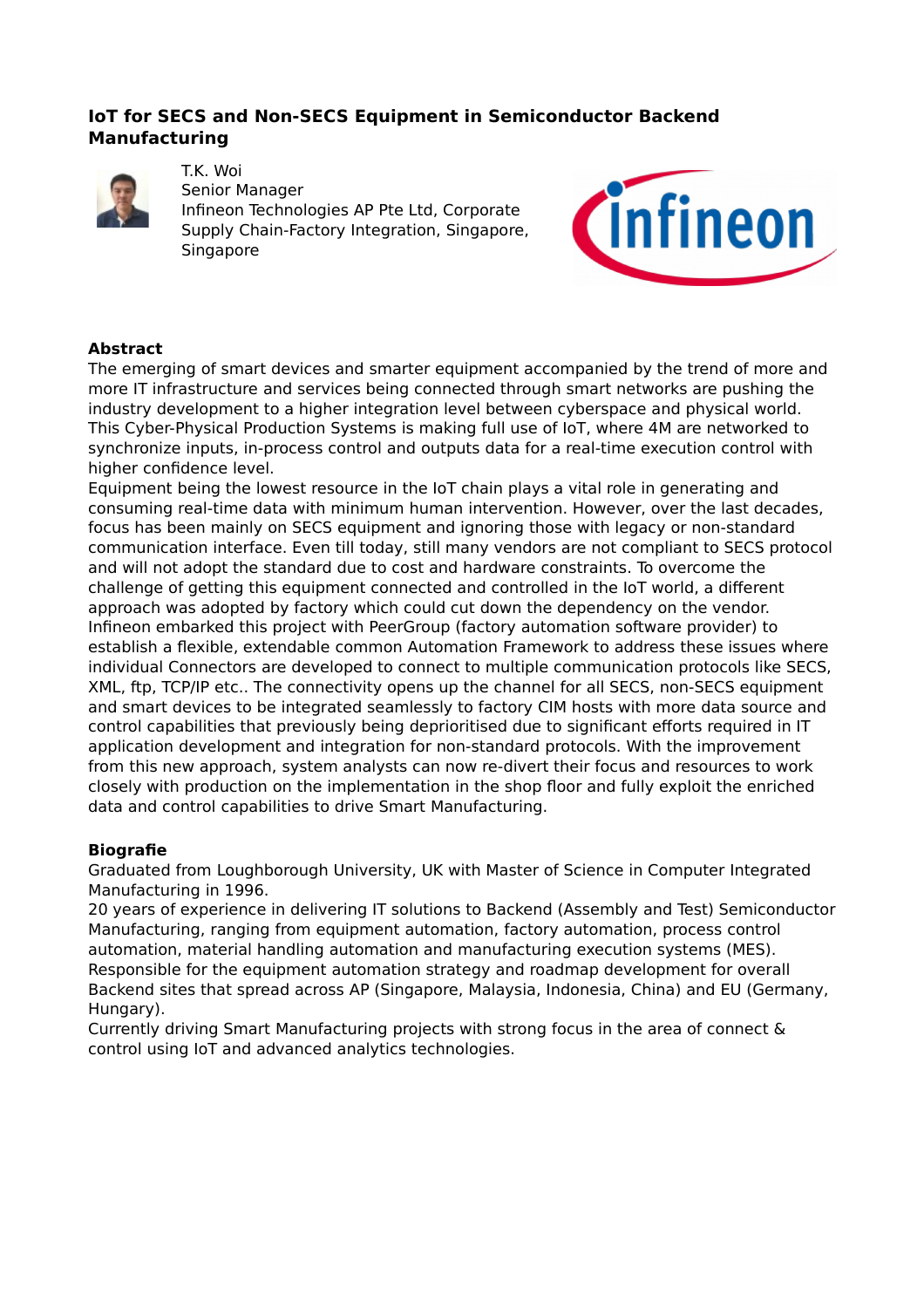### **Beyond full automation**



J. Rothe Manager Factory Solutions Group GLOBALFOUNDRIES, Manufacturing Technology, Dresden, Germany



#### **Abstract**

With the full automation of standard manufacturing scenarios, the focus in leading edge semiconductor manufacturing has moved to fab performance optimization, to reducing the remaining manual exception handling tasks for the manufacturing workforce and to prioritization of such tasks.

The key challenges to this endeavor are the identification of the most problematic exception cases, the implementation of fully or partially automated solutions for these and in developing prioritization methods for operators to address the most critical manual efforts in the right order.

Due to the ever-growing number of data sources as well as the sheer amount of data that is available for such analysis in a modern factory, new ways of addressing the analysis challenges are required. In addition, new process requirements drive increasingly complex dynamic runpath decisions and constraints. Such process complexity driven restrictions are detrimental to the ideal manufacturing flow.

On the other hand, elimination of all of these constraints – while potentially possible – requires significant effort. It is therefore of increasing importance to better understand the effect of these constraints on manufacturing performance to be able to focus on those constraints benefits of resolving these largely outweighs the corresponding effort.

In our presentation we will present several case studies addressing both the data analytics as well as the task prioritization methods GLOBALFOUNDRIES has developed to overcome these challenges.

#### **Biografie**

Jan Rothe holds a PhD in computer science from the Dresden University of Technology. He joined Advanced Micro Devices in 2004 and in 2009 became a member of the Manufacturing Technology department, being responsible for high automation scenarios. Today he manages the Factory Solution Group with oversight of manufacturing systems for all 300mm factories at GLOBALFOUNDRIES, including Factory Flow and Operator efficiency solution development.

Dr. Rothe is an active member of the SEMI standards program and received a SEMI International Collaboration Award for leadership of an international SEMI task force.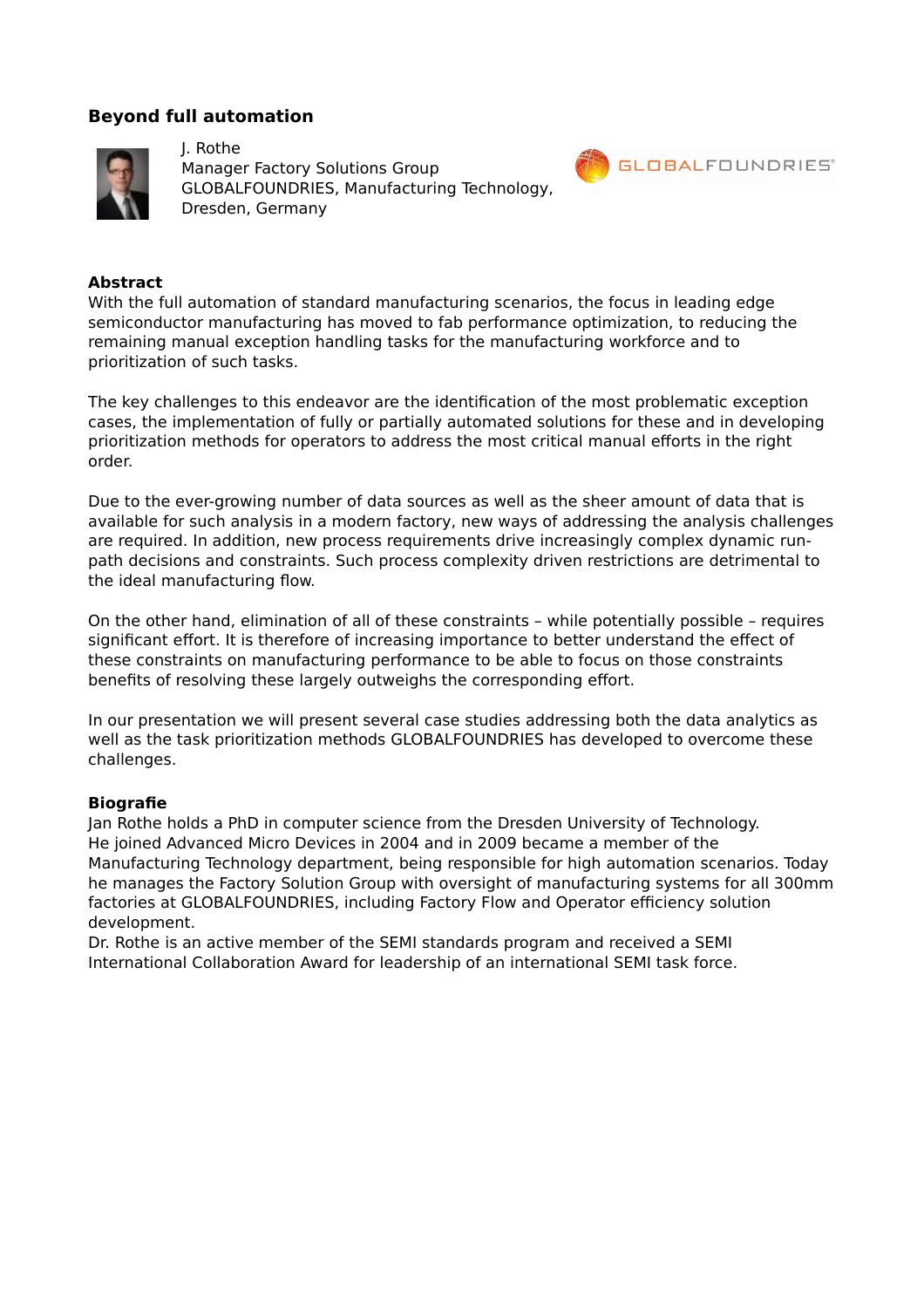## **Database Infrastructure with Smart Software Layer For Semiconductor Manufacturing**



D.Q. Kelly Product Engineering Manager Finisar Corporation, VCSEL Product Development, Allen, Texas, United States



#### **Abstract**

Finisar is a global technology leader in optical communications components and subsystems that enable high-speed voice, video and data communications. Finisar's facility in Texas is a gallium-arsenide (GaAs) based wafer fab that makes short-wave, infrared vertical-cavity surface-emitting lasers (VCSELs). Today, shipments are growing rapidly as the worldwide VCSEL market moves beyond lasers for optical communications to include high-power laser arrays used for 3D sensing applications.

The VCSEL manufacturing process at Finisar involves collecting a large amount of data generated at various process steps, multiple wafer probing steps, and burn-in testing. Data must be correlated for analyzing relationships between parametric results and yield. At Finisar we have developed a data infrastructure that takes advantage of a software layer between the data collection points and the database to validate data before it is recorded. If data does not meet the strict requirements imposed by the software layer, the software layer throws exceptions that can be handled appropriately depending on the context.

The database records all parametric data into binary large objects (BLOBs). These BLOBs are arrays of bytes that contain numeric information. Using a BLOB, a full set of wafer probe data with thousands of dies and many tests per die can be recorded in a single database row, which has positive implications for speed and database reliability. The software layer is used to interpret the BLOBs and transform them into a more human readable format.

The software layer is used in test software running on probers, data analysis and visualization software, automated processes running on timers, and in table-valued functions deployed to the SQL server. The software layer and the database work together to provide reliable access to process and yield data for analysis by engineers and managers.

#### **Biografie**

David Kelly is a senior engineer and product engineering manager at Finisar Corporation in Allen, Texas, USA. David has been a professional in the semiconductor industry for 10 years. He received his Ph.D. in solid-state electrical engineering from the University of Texas at Austin in 2006. He has worked in a variety of areas including silicon-based process engineering, analog product engineering, reflective display chips, test engineering, and semiconductor data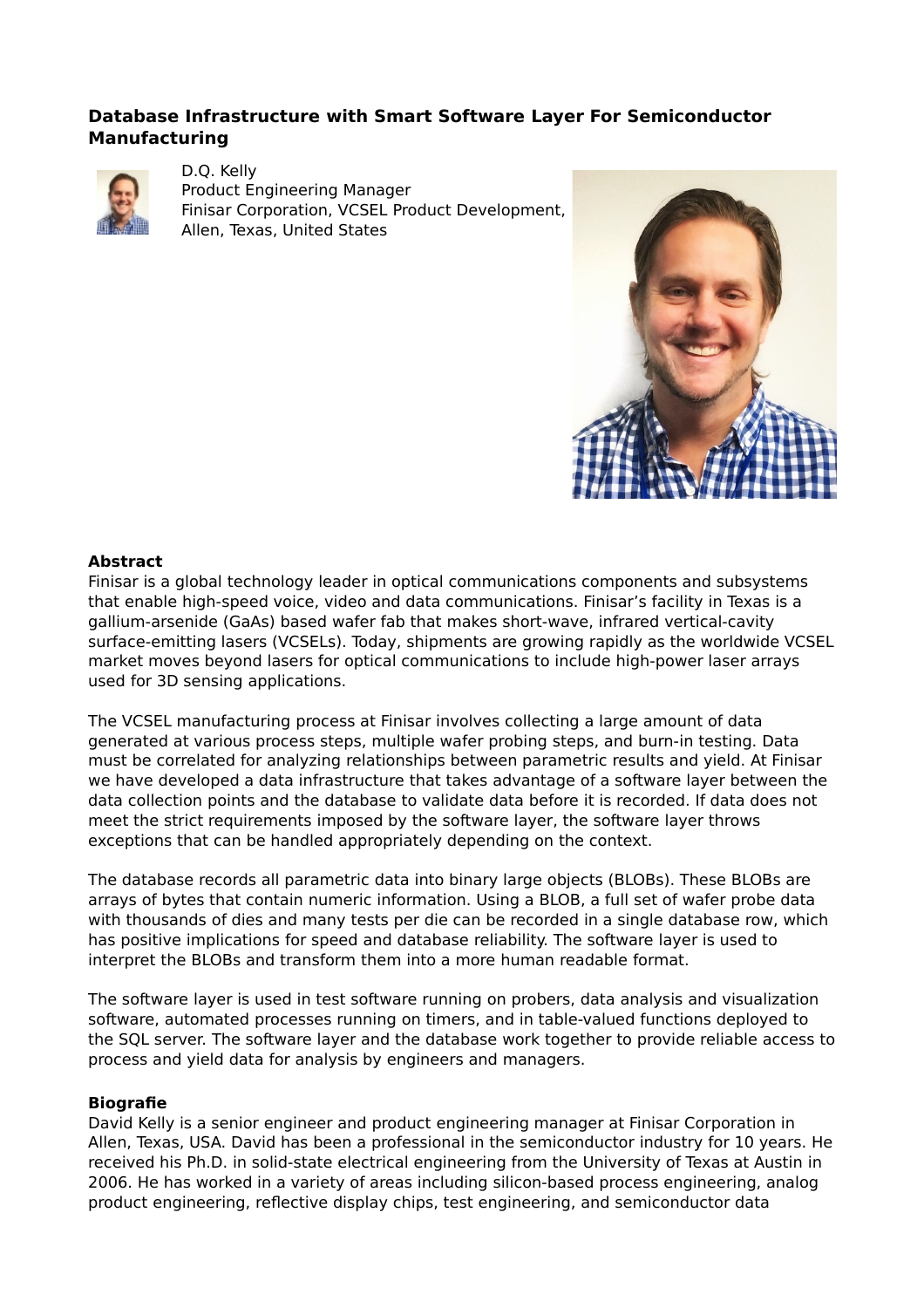infrastructure. His team is currently working on overhauling and expanding Finisar Allen's VCSEL fab data infrastructure to support the growing demands of the VCSEL market.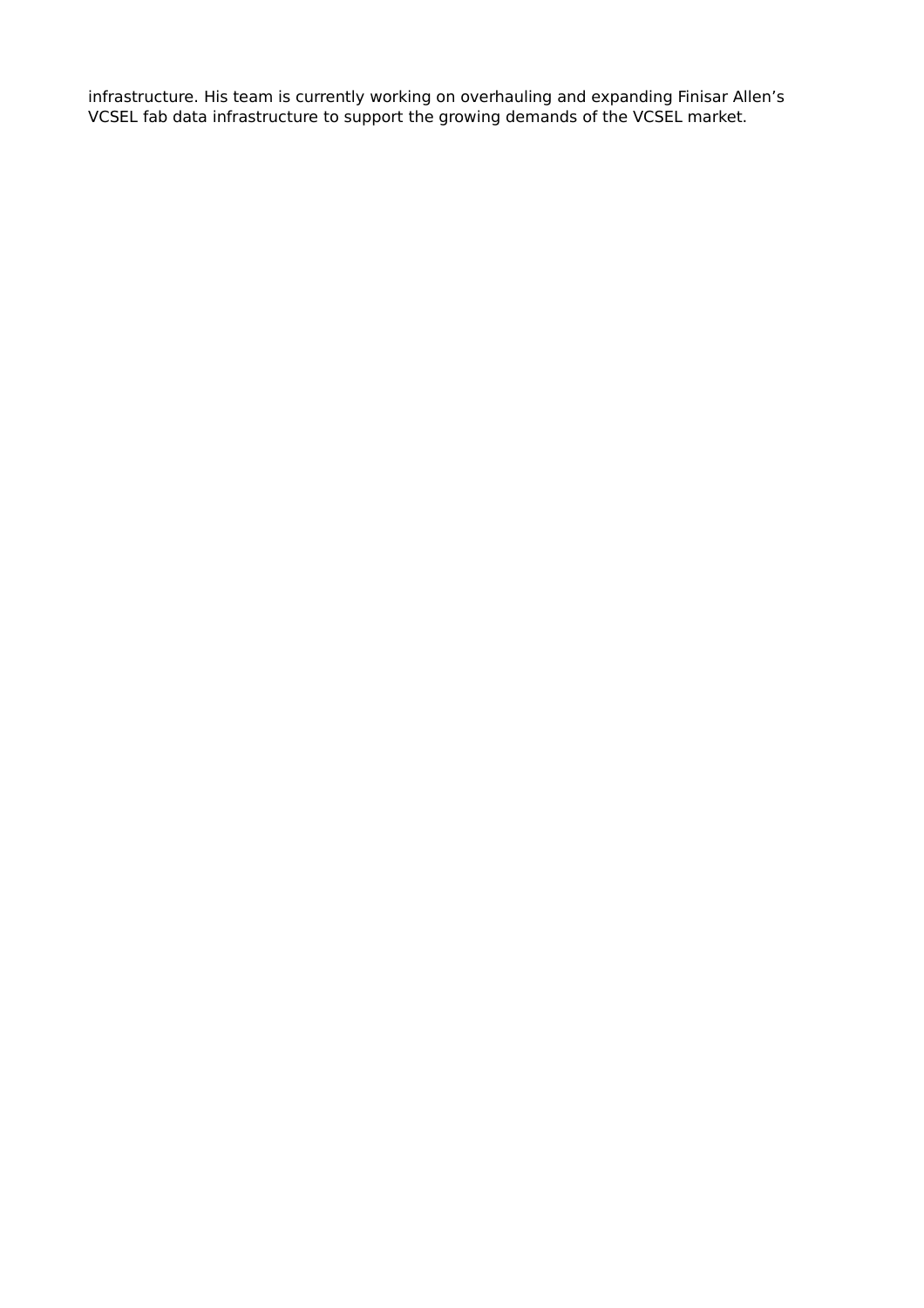# **Smart Manufacturing - The Digital Transformation Journey**



J. Richstein Sr. Director Engineering Services Jabil Inc., Saint Petersburg, Florida 33716, United **States** 



#### **Abstract**

The Electronic Manufacturing industry is undergoing a dramatic change with Digital Transformation starting to impact every aspect from product design over realization operations and every associated business process including the end customer experience. New technologies incorporated into modules component types further suggest leveraging experience gained in the connected semiconductor industry to enable value creation in downstream likewise connected industry segments. This presentation will touch on some of the enabling elements to realize smart manufacturing concept in a manufacturing environment on its journey into a digitally transformed business where bi-directional connectivity and the realization of a Digital Twin are just two of the items critical to success.

#### **Biografie**

Jorg Richstein joined Jabil Inc. in 2011 with 20 years of Design and Manufacturing experience in the T&M sector to lead the Jabil's Global Manufacturing Engineering Operations. He currently works as Sr. Director of Engineering Services in Jabil's Digital Solutions Group developing and industrializing advanced manufacturing processes. He is a thought leader of Innovation Initiatives, Creation, and monetization of IP as well as Digital Transformation and expanding corporate strategic core capabilities. For that he collaborates with academic institutions and serves as the IAB Vice Chair of the MIST Center (an NSF I/UCRC program). Jorg got his BS, MS and PhD in Physics from University of Dortmund. Before joining the T&M and

EMS industry, he researched particle physics at CERN in Europe.